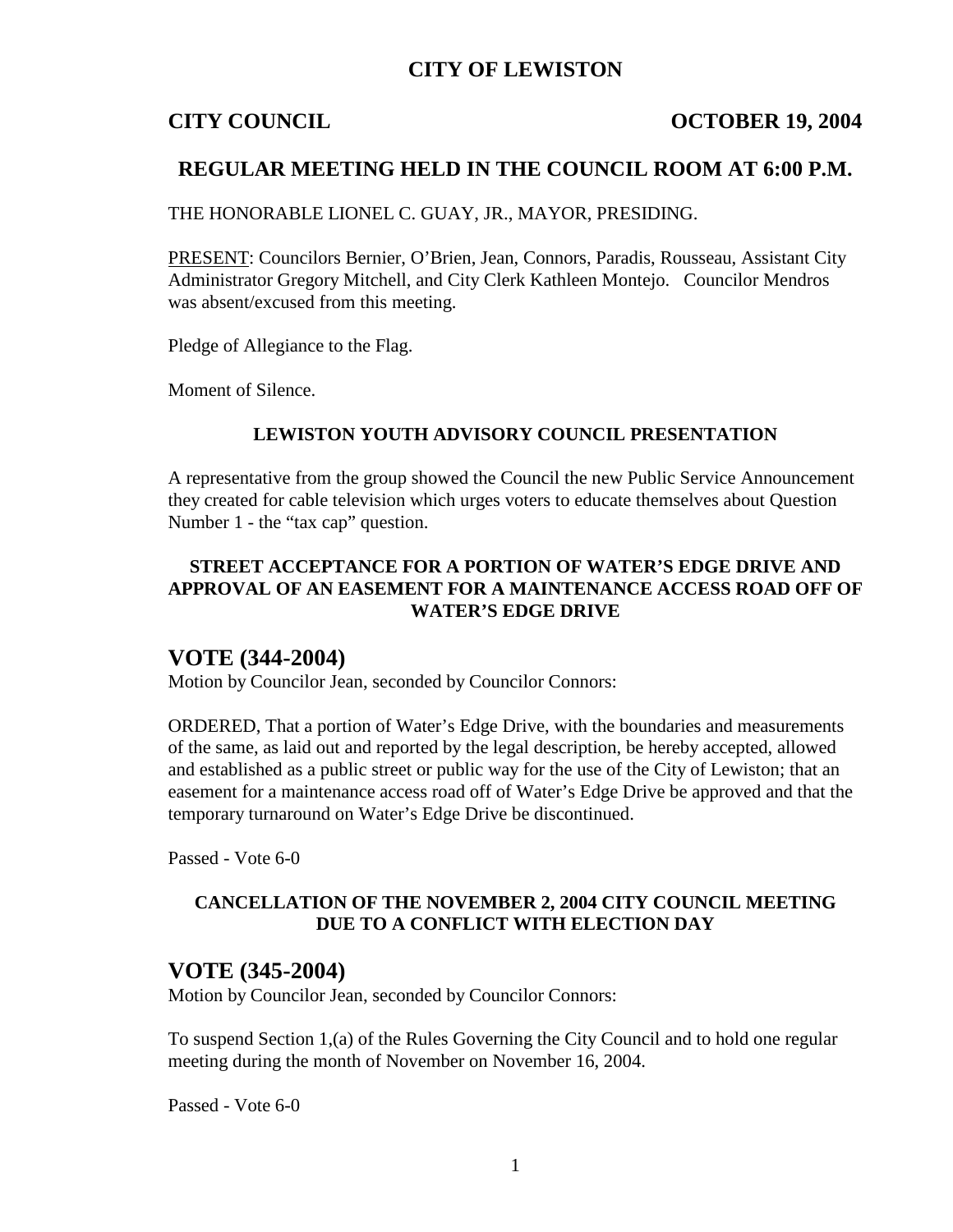### **APPROVAL OF A CONSENT AGREEMENT FOR A SPECIAL AMUSEMENT PERMIT FOR ROCK 'N ROBINS, 855 LISBON STREET**

The consent agreement was finalized by the City's Attorney yesterday, and copies were distributed to the City Council and Mr. Berube. Mr. Berube requested that since he only received his copy yesterday, and has not had time to review it with his attorney, that action on this item be postponed to the next Council meeting. The Police Chief said that he did not have any concerns with this request for a continuance. He noted that the past two weeks at the business have been calm and quiet, and have not created any problems for the officers. He reminded Council that under the City Code, city staff has the ability to suspend a special amusement license if there are any concerns regarding public safety, and the Chief said they will implement this if there are any problems between now and the next Council meeting. Councilors concurred with Mr. Berube's request.

# **VOTE (346-2004)**

Motion by Councilor Connors, seconded by Councilor Paradis:

To postpone action on this item until the next City Council meeting. Passed - Vote 4-2 (Councilors Bernier and O'Brien opposed)

## **APPROVAL OF AN ORDER TO CALL FOR A SPECIAL SCHOOL CONSTRUCTION BOND REFERENDUM ELECTION**

School Superintendent Leon Levesque and Building Committee member Jan Phillips addressed the Council and outlined the need for the new elementary school. They described the community input process over the past few months that have led up to the referendum.

# **VOTE (347-2004)**

Motion by Councilor Connors, seconded by Councilor Paradis:

To approve the Order to Call for a Special School Construction Bond Referendum Election and to approve the Municipal Warrant calling for the Special Municipal Election on December 7, 2004:

## LEWISTON CITY COUNCIL ORDER TO CALL SCHOOL CONSTRUCTION BOND REFERENDUM (To be used to have two referendum questions presented to voters)

WHEREAS, pursuant to Title 20-A M.R.S.A. §15904(1) and §15904(4), a state funded school construction project must receive a favorable referendum vote; and

WHEREAS, the Maine State Board of Education ( the "State Board") has issued concept approval to the Lewiston School Department for a new elementary school project to replace the existing Farwell Elementary School (the "Project"); and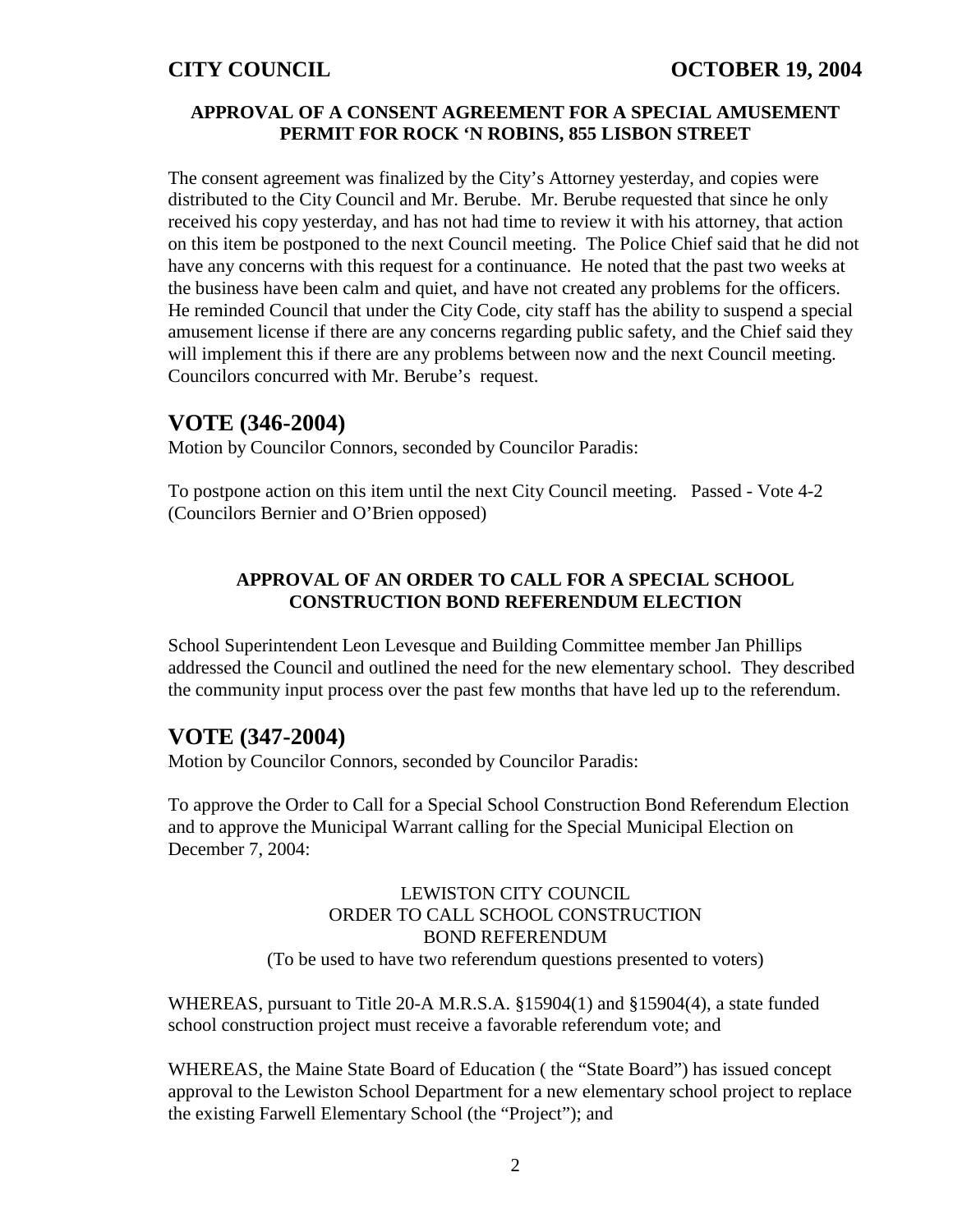WHEREAS, Total Project Cost Concept Budget approved by the State Board for the Project (the "Project Budget") is \$11,440,749; and

WHEREAS, the Project Budget includes \$10,721,062, the debt service on which shall qualify for purposes of state/local allocation subsidy, plus \$599,687, the debt service on which shall not qualify for purposes of state/local allocation subsidy (including \$33,500 in land costs and \$566,187 in other costs), plus \$120,000 from an anticipated Maine High Performing Schools Grant (the "Grant"); and

WHEREAS, it is the practice of the State to require the Grant to be used to reduce the amount of bonds issued, the debt service on which shall qualify for purposes of state/local allocation subsidy, and thereby to reduce the total Project cost, but if the actual Project costs exceed the Project Budget to permit the Grant in some circumstances to be used to cover such Project cost overruns;

NOW, THEREFORE, it be and is hereby ordered that the questions set forth below be placed on the ballot of a Special City Referendum Election of the City of Lewiston to be held on December 7, 2004 and that the City Clerk and other City officials as applicable be directed to prepare the necessary warrants, notices, ballots, sample ballots and other election materials necessary to conduct said referendum election.

### CITY OF LEWISTON REFERENDUM QUESTION TO AUTHORIZE SCHOOL CONSTRUCTION PROJECT

Question 1: Shall the City of Lewiston, through its school department, be authorized to demolish the existing Farwell Elementary School on Farwell Street and to construct and equip a new elementary school on that site and on an adjoining parcel of land (City Tax Map 147, Lot 6 ) that the City has under Option Agreement, and shall the Lewiston City Council be authorized to issue general obligation bonds and notes for that purpose in an amount not to exceed \$10,754,562, with the balance of project costs to be derived from a grant of up to \$120,000 from the Maine High Performing Schools Program?

- A. The entire additional operating costs of the project during its first two years shall be borne by revenues raised by the City.
- B. The estimated amount of additional operating costs attributable to the project is \$39,225 in each of the first two years.
- C. The City shall be responsible for the local share of debt service allocation on up to \$10,721,062 of bonds issued pursuant to Question 1 to be calculated in accordance with State law, and the City shall be responsible for all the debt service on \$33,500 of the bonds issued pursuant to Question 1. See TREASURER'S CERTIFICATE FOR QUESTION 1 below for Treasurer's estimate of the state and local shares of the debt service authorized by Question 1.

For the Question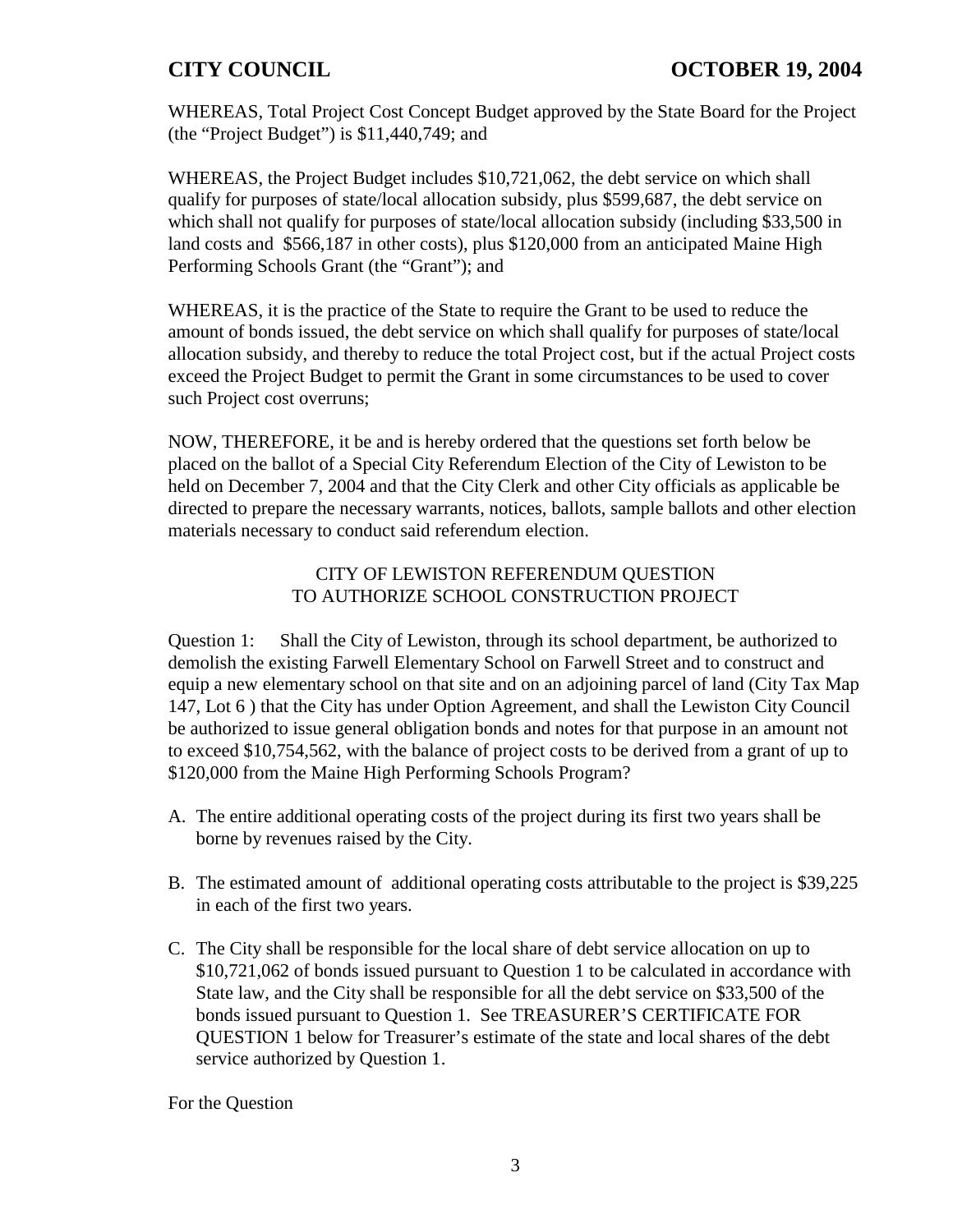Against the Question

### TREASURER'S CERTIFICATE FOR QUESTION 1

The undersigned Treasurer of the City of Lewiston hereby certifies that as of December 7, 2004:

1. The total amount of general obligation bonds of the City of Lewiston contemplated to be issued if Question 1 is approved by the voters of the City is not in excess of \$10,754,562. Assuming that the City each year raises the amount required by the State to qualify for state education subsidies, it is estimated that the debt service on these bonds, paid over a 20 year term at an average interest rate of 4.75%, will be as follows:

| State of Maine<br>Debt Service Responsibility |              | City of Lewiston<br>Debt Service Responsibility | Total<br>Debt Service |
|-----------------------------------------------|--------------|-------------------------------------------------|-----------------------|
| Principal                                     | \$10,721,062 | \$33,500                                        | \$10,754,562          |
| Interest                                      | \$5,347,130  | \$16,708                                        | \$5,363,838           |
| Totals                                        | \$16,068,192 | \$50,208                                        | \$16,118,400          |

Furthermore, if the construction bids do not exceed the budget estimate, the grant funds of up to \$120,000 will be used to further reduce the bonded debt and the State's share thereof.

- 2. The total amount of general obligation bonded indebtedness of the City of Lewiston currently outstanding is \$ 90,992,602.
- 3. The total amount of general obligation bonds (including any notes in anticipation thereof) of the City of Lewiston authorized but unissued is \$ 21,050,000.

The foregoing represents an estimate of costs associated with the financing and such estimates will change due to market conditions. The validity of the bonds and of the voters' ratification of the bonds shall not be affected by any errors in the foregoing estimates. Notwithstanding any variance of actual debt service costs from the estimates provided hereinabove, the ratification by the voters is nevertheless conclusion and the validity of the bond issue is not affected by reason of such variance.

> Richard T. Metivier Treasurer, City of Lewiston

\_\_\_\_\_\_\_\_\_\_\_\_\_\_\_\_\_\_\_\_\_\_\_\_

### CITY OF LEWISTON REFERENDUM QUESTION TO AUTHORIZE EXPANDED GYMNASIUM FOR SCHOOL CONSTRUCTION PROJECT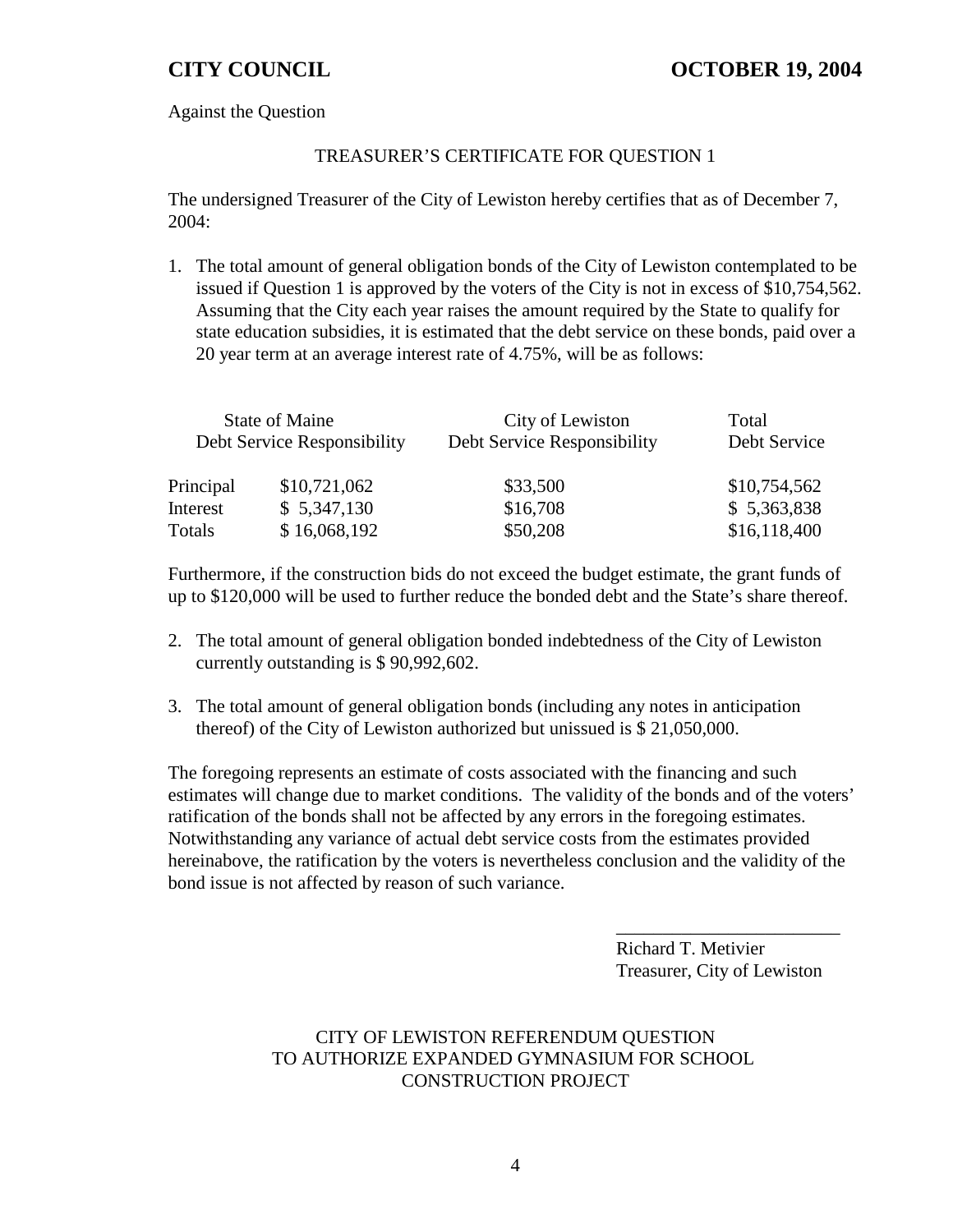# **CITY COUNCIL COUNCIL COUNCIL COUNCIL COUNCIL COUNCIL COUNCIL COUNCIL**

Question 2: If the Farwell Elementary School project described in Question 1 is approved, shall the Lewiston City Council be authorized to issue additional general obligation bonds and notes therefore in an amount not to exceed \$566,187 to expand the capacity of the gymnasium for that project?

For the Question

Against the Question

### TREASURER'S CERTIFICATE FOR QUESTION 2

The undersigned Treasurer of the City of Lewiston hereby certifies that as of December 7, 2004:

1. The total amount of general obligation bonds of the City of Lewiston contemplated to be issued if Question 2 is approved by the voters of the City is not in excess of \$566,187. Debt service on these bonds will not qualify for state participation. It is estimated that the debt service on these bonds will be paid by the City of Lewiston over a 20 year term at an average annual interest rate of 4.75%, as follows:

| Principal: \$566,187 | Interest: \$282,386 | Total: \$848,573 |
|----------------------|---------------------|------------------|
|----------------------|---------------------|------------------|

- 2. The total amount of general obligation bonded indebtedness of the City of Lewiston currently outstanding is \$90,992,602.
- 3. The total amount of general obligation bonds (including any notes in anticipation thereof) of the City of Lewiston authorized but unissued is \$21,050,000.

The foregoing represents an estimate of costs associated with the financing and such estimates will change due to market conditions. The validity of the bonds and of the voters' ratification of the bonds shall not be affected by any errors in the foregoing estimates. Notwithstanding any variance of actual debt service costs from the estimates provided hereinabove, the ratification by the voters is nevertheless conclusion and the validity of the bond issue is not affected by reason of such variance.

> Richard T. Metivier Treasurer, City of Lewiston

\_\_\_\_\_\_\_\_\_\_\_\_\_\_\_\_\_\_\_\_\_\_\_\_

Passed - Vote 6-0

### **APPROVAL OF TRANSFER OF PROPERTY BETWEEN THE AUBURN-LEWISTON MUNICIPAL AIRPORT AND MAURICE ROUNDY & JANE THEBERGE**